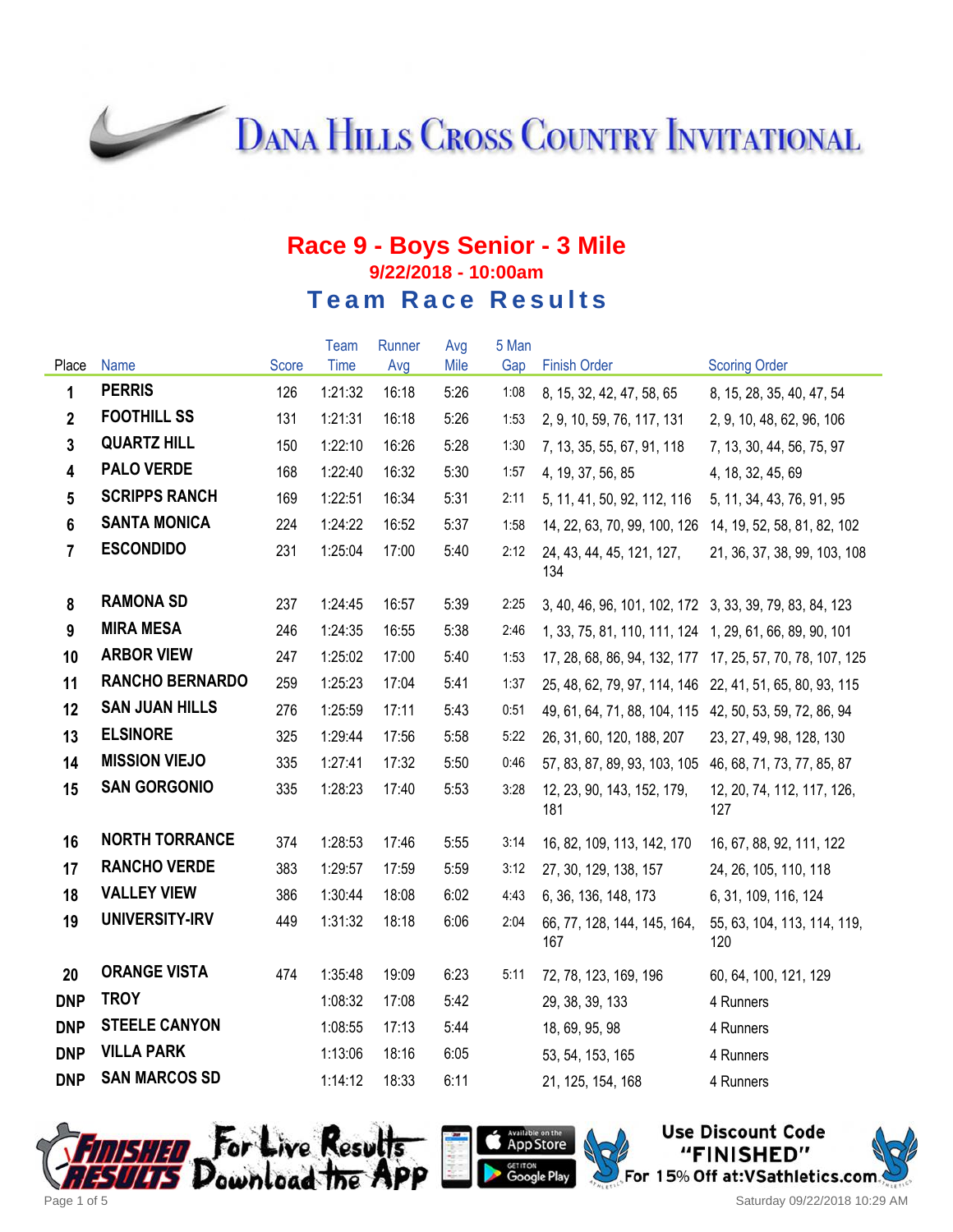### **Race 9 - Boys Senior - 3 Mile 9/22/2018 - 10:00am Team Race Results**

|            |                       |       | Team    | Runner | Avg  | 5 Man |                     |                      |
|------------|-----------------------|-------|---------|--------|------|-------|---------------------|----------------------|
| Place      | Name                  | Score | Time    | Avg    | Mile | Gap   | <b>Finish Order</b> | <b>Scoring Order</b> |
| <b>DNP</b> | <b>JURUPA HILLS</b>   |       | 1:06:30 | 22:10  | 7:23 |       | 160, 185, 203       | 3 Runners            |
| <b>DNP</b> | <b>CAPO VALLEY</b>    |       | 52:50   | 17:36  | 5:52 |       | 80, 84, 107         | 3 Runners            |
| <b>DNP</b> | <b>COVINA</b>         |       | 34:13   | 17:06  | 5:42 |       | 20, 108             | 2 Runners            |
| <b>DNP</b> | <b>NEWPORT HARBOR</b> |       | 35:16   | 17:38  | 5:52 |       | 51, 119             | 2 Runners            |
| <b>DNP</b> | <b>SAN BERNARDINO</b> |       | 36:10   | 18:05  | 6:01 |       | 34, 163             | 2 Runners            |
| <b>DNP</b> | <b>LAKEWOOD</b>       |       | 38:51   | 19:25  | 6:28 |       | 151, 156            | 2 Runners            |
| <b>DNP</b> | <b>MISSION HILLS</b>  |       | 16:57   | 16:57  | 5:39 |       | 52                  | 1 Runner             |
| <b>DNP</b> | <b>CANYON SPRINGS</b> |       | 17:18   | 17:18  | 5:46 |       | 74                  | 1 Runner             |





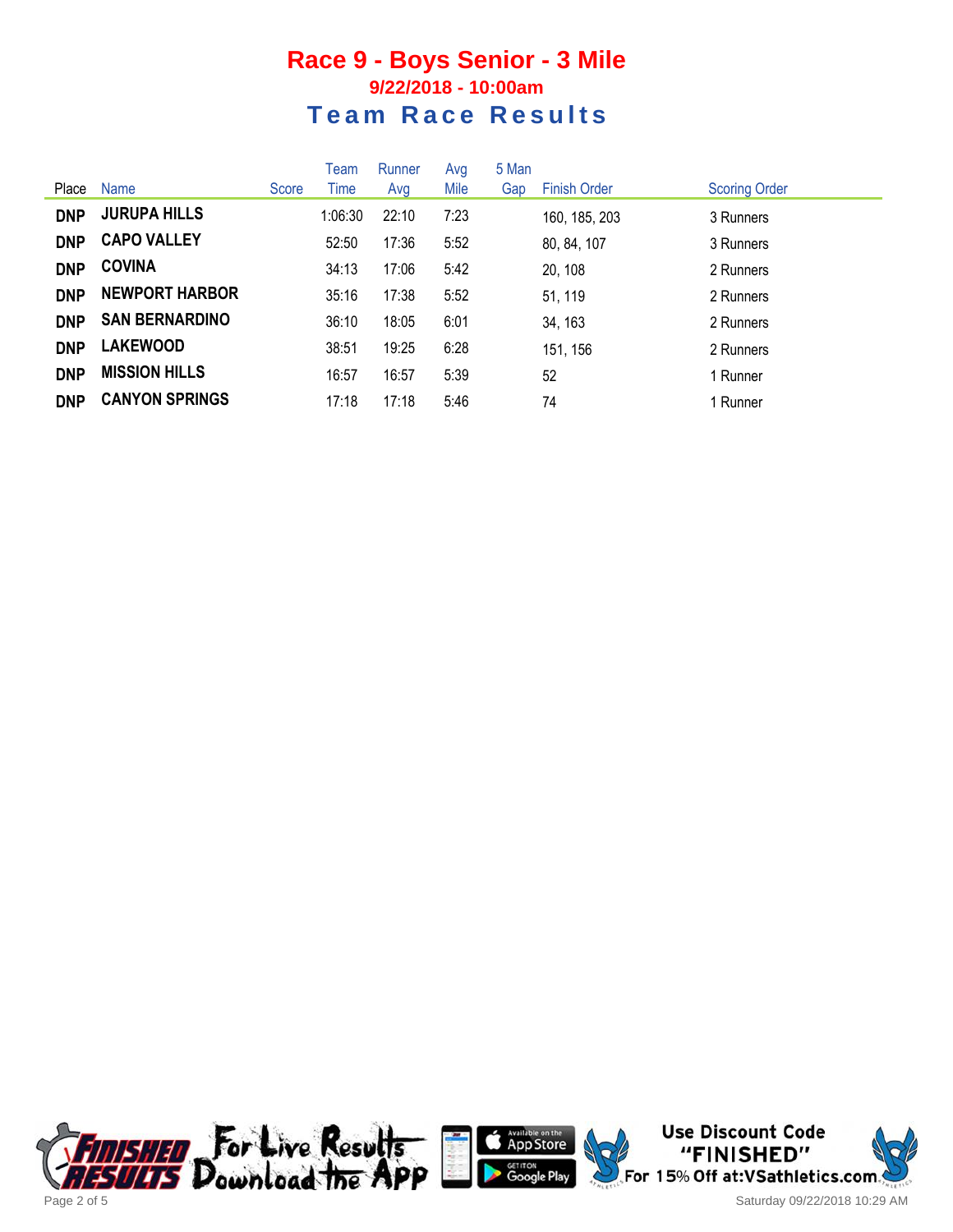# **Race 9 - Boys Senior - 3 Mile 9/22/2018 - 10:00am Individual Race Results**

|    | <b>Place Name</b>      |    | <b>Grade School</b> | Time    | <b>Points</b> |    | <b>Place Name</b>       |    | <b>Grade School</b>  | Time    | <b>Points</b> |
|----|------------------------|----|---------------------|---------|---------------|----|-------------------------|----|----------------------|---------|---------------|
| 1  | Xavier Liberty         | 12 | Mira Mesa           | 15:19.3 | 1             | 39 | <b>Patrick Martinez</b> | 12 | Troy                 | 16:38.2 |               |
| 2  | <b>Grant Callen</b>    | 12 | <b>Foothill SS</b>  | 15:27.7 | 2             | 40 | <b>Mitchell Sutter</b>  | 12 | Ramona SD            | 16:40.5 | 33            |
| 3  | Jack Clough            | 12 | Ramona SD           | 15:29.6 | 3             | 41 | Daniel Gallardo         | 12 | Scripps Ranch        | 16:42.6 | 34            |
| 4  | Noah Jordan            | 12 | Palo Verde          | 15:29.8 | 4             | 42 | Angel Sanchez           | 11 | Perris               | 16:42.7 | 35            |
| 5  | Nicholas Cassol        | 12 | Scripps Ranch       | 15:35.8 | 5             | 43 | David Bonds             | 12 | Escondido            | 16:46.9 | 36            |
| 6  | Oscar-Chavez Gasper    | 11 | <b>Valley View</b>  | 15:36.3 | 6             | 44 | Kyle Kellerup           | 12 | Escondido            | 16:48.3 | 37            |
| 7  | Thomas Ortega          | 12 | Quartz Hill         | 15:38.7 | 7             | 45 | Derry Solano            | 12 | Escondido            | 16:48.6 | 38            |
| 8  | Diego Sanchez          | 10 | Perris              | 15:41.3 | 8             | 46 | Cameron Klein           | 12 | Ramona SD            | 16:49.2 | 39            |
| 9  | <b>Houston Reese</b>   | 12 | <b>Foothill SS</b>  | 15:49.0 | 9             | 47 | Andy Torres             | 12 | Perris               | 16:49.6 | 40            |
| 10 | Connor Bramel          | 12 | Foothill SS         | 15:51.4 | 10            | 48 | Hayden Lewis            | 12 | Rancho Bernardo      | 16:50.1 | 41            |
| 11 | Kieko Pamon            | 12 | Scripps Ranch       | 15:52.2 | 11            | 49 | Josh Dalo               | 12 | San Juan Hills       | 16:51.3 | 42            |
| 12 | <b>Eduardo Perez</b>   | 12 | San Gorgonio        | 15:52.8 | 12            | 50 | <b>Eric Maurer</b>      | 12 | Scripps Ranch        | 16:53.8 | 43            |
| 13 | Derek Rodriguez        | 12 | Quartz Hill         | 15:54.0 | 13            | 51 | Wes Lachman             | 12 | Newport Harbor       | 16:54.9 |               |
| 14 | Aamir Rehman           | 12 | Santa Monica        | 15:54.4 | 14            | 52 | Juan Barrera            | 12 | <b>Mission Hills</b> | 16:57.2 |               |
| 15 | David Sanchez Venega   | 12 | Perris              | 15:54.5 | 15            | 53 | Justin Homer            | 12 | Villa Park           | 16:57.4 |               |
| 16 | Jonathan Cruz          | 12 | North Torrance      | 15:56.3 | 16            | 54 | <b>Ted Donoghue</b>     | 12 | Villa Park           | 16:57.8 |               |
| 17 | Noah Ayala             | 12 | Arbor View          | 15:57.0 | 17            | 55 | Lauro Vargas            | 12 | Quartz Hill          | 16:59.3 | 44            |
| 18 | Ruben Pina             | 12 | Steele Canyon       | 15:58.2 |               | 56 | <b>Andrew Nishwitz</b>  | 12 | Palo Verde           | 16:59.5 | 45            |
| 19 | Joshua Campbell        | 12 | Palo Verde          | 16:07.7 | 18            | 57 | Quinn Redman            | 12 | Mission Viejo        | 17:01.8 | 46            |
| 20 | Daniel Hernandez       | 12 | Covina              | 16:10.9 |               | 58 | Gabriel Aguilar         | 12 | Perris               | 17:02.6 | 47            |
| 21 | Joshua Hutchinson      | 12 | San Marcos SD       | 16:11.7 |               | 59 | Abraham Serrano         | 12 | Foothill SS          | 17:02.7 | 48            |
| 22 | Shrayes Raman          | 12 | Santa Monica        | 16:13.0 | 19            | 60 | Michael Sober           | 12 | Elsinore             | 17:02.7 | 49            |
| 23 | Omar Ortega            | 12 | San Gorgonio        | 16:13.6 | 20            | 61 | Justin Nguyen           | 12 | San Juan Hills       | 17:03.3 | 50            |
| 24 | <b>Christian Ramos</b> | 12 | Escondido           | 16:14.0 | 21            | 62 | Jake Levya              | 12 | Rancho Bernardo      | 17:03.8 | 51            |
| 25 | Justin Ferguson        | 12 | Rancho Bernardo     | 16:14.6 | 22            | 63 | John Solomon            | 12 | Santa Monica         | 17:06.3 | 52            |
| 26 | Jordan Angle           | 12 | Elsinore            | 16:15.5 | 23            | 64 | <b>Dalton Flores</b>    | 12 | San Juan Hills       | 17:06.5 | 53            |
| 27 | Jaden Oliver           | 12 | Rancho Verde        | 16:18.3 | 24            | 65 | Bryan Becerra           | 12 | Perris               | 17:08.3 | 54            |
| 28 | Reznor Weist           | 12 | Arbor View          | 16:21.5 | 25            | 66 | Abi Nisha               | 12 | University-Irv       | 17:08.8 | 55            |
| 29 | Shoichii Omoto         | 12 | Troy                | 16:22.5 |               | 67 | Holden Whipple          | 12 | Quartz Hill          | 17:09.0 | 56            |
| 30 | <b>Trevor Nguru</b>    | 12 | Rancho Verde        | 16:24.0 | 26            | 68 | Connor McDonald         | 12 | Arbor View           | 17:14.1 | 57            |
| 31 | Marcus Trejo           | 12 | Elsinore            | 16:24.4 | 27            | 69 | Jonathan Strothers      | 12 | Steele Canyon        | 17:14.5 |               |
| 32 | Saul Sanchez           | 12 | Perris              | 16:24.8 | 28            | 70 | Kevin Felix-Madrigal    | 12 | Santa Monica         | 17:15.7 | 58            |
| 33 | Alex Jacoby            | 12 | Mira Mesa           | 16:27.8 | 29            | 71 | Cole Smith              | 12 | San Juan Hills       | 17:16.1 | 59            |
| 34 | <b>Hector Negrete</b>  | 12 | San Bernardino      | 16:28.9 |               | 72 | David Bardier           | 12 | Orange Vista         | 17:16.5 | 60            |
| 35 | Jeremy Telezing        | 12 | Quartz Hill         | 16:29.4 | 30            | 73 | Ben Jimenez             | 12 | Perris               | 17:16.9 |               |
| 36 | Leonardo Lopez         | 12 | <b>Valley View</b>  | 16:30.8 | 31            | 74 | Kima Downey             | 12 | Canyon Springs       | 17:18.1 |               |
| 37 | Connor Jordan          | 12 | Palo Verde          | 16:36.7 | 32            | 75 | Alan Ta                 | 12 | Mira Mesa            | 17:19.2 | 61            |
| 38 | Drew Myers             | 12 | Troy                | 16:38.1 |               | 76 | Zack Wilcox             | 12 | Foothill SS          | 17:20.8 | 62            |
|    |                        |    |                     |         |               |    |                         |    |                      |         |               |





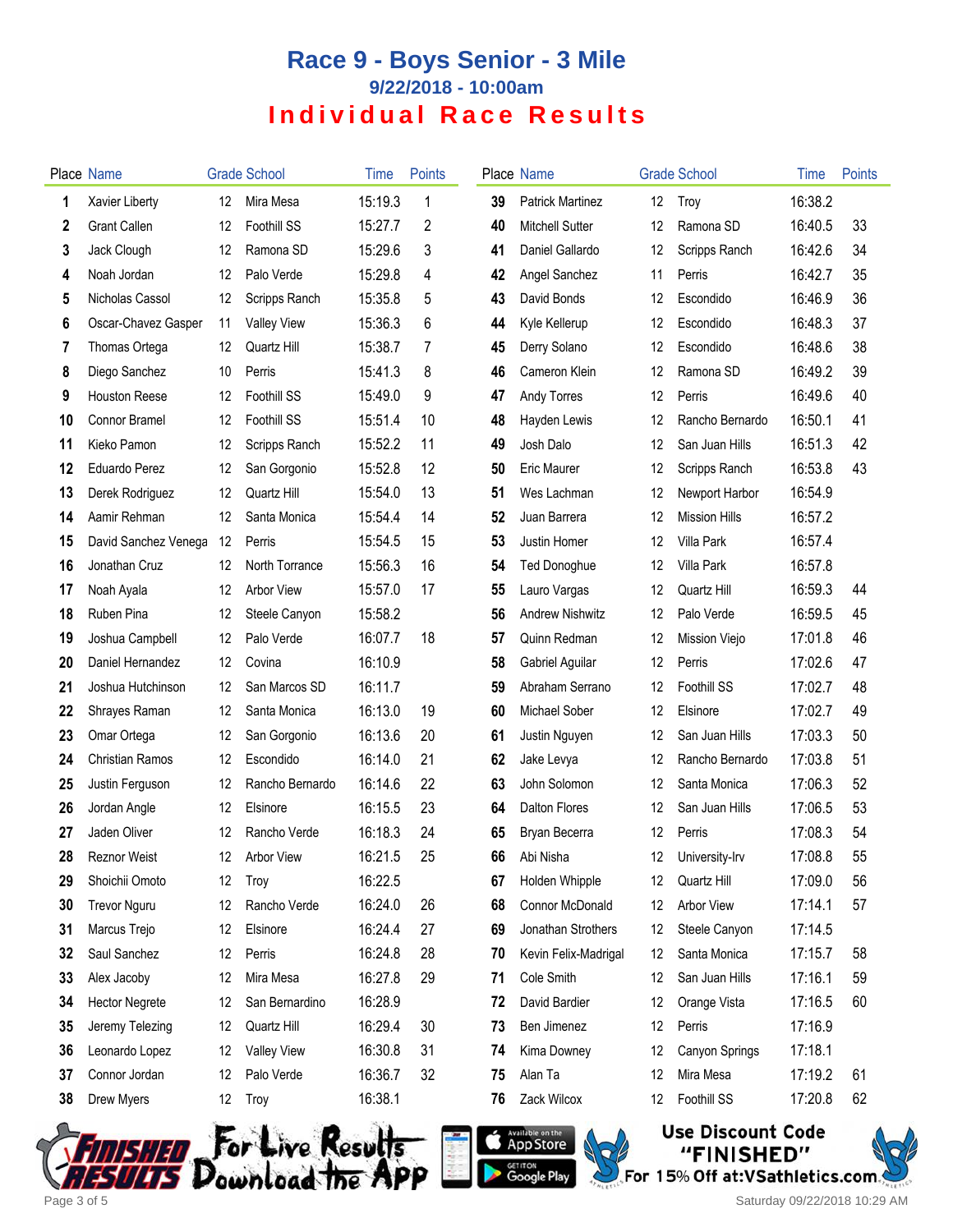# **Race 9 - Boys Senior - 3 Mile 9/22/2018 - 10:00am Individual Race Results**

|     | Place Name             |    | <b>Grade School</b> | Time    | <b>Points</b> |     | Place Name              |    | <b>Grade School</b> | Time    | <b>Points</b> |
|-----|------------------------|----|---------------------|---------|---------------|-----|-------------------------|----|---------------------|---------|---------------|
| 77  | Chris Lohmeyer         | 12 | University-Irv      | 17:22.2 | 63            | 115 | <b>Brennen Thomas</b>   | 12 | San Juan Hills      | 18:19.6 | 94            |
| 78  | <b>Brain Arroyo</b>    | 12 | Orange Vista        | 17:22.5 | 64            | 116 | Jaren Townsend          | 12 | Scripps Ranch       | 18:19.9 | 95            |
| 79  | <b>Trevor Hodges</b>   | 12 | Rancho Bernardo     | 17:22.6 | 65            | 117 | Brody O'Neill           | 12 | Foothill SS         | 18:21.1 | 96            |
| 80  | Ethan Christus         | 12 | Capo Valley         | 17:22.8 |               | 118 | <b>Tanner Baccus</b>    | 12 | Quartz Hill         | 18:21.2 | 97            |
| 81  | Dat Mong               | 12 | Mira Mesa           | 17:23.3 | 66            | 119 | Sam Quattrociocchi      | 12 | Newport Harbor      | 18:21.6 |               |
| 82  | Dylan Peterman         | 12 | North Torrance      | 17:25.6 | 67            | 120 | Efrain Zuniga           | 12 | Elsinore            | 18:24.0 | 98            |
| 83  | Ryan Balding           | 12 | Mission Viejo       | 17:26.0 | 68            | 121 | Julian Rodriguez        | 12 | Escondido           | 18:26.8 | 99            |
| 84  | Parker Quinn           | 12 | Capo Valley         | 17:26.2 |               | 122 | Armando Pulido          | 12 | Quartz Hill         | 18:27.5 |               |
| 85  | Alex Clark             | 12 | Palo Verde          | 17:27.2 | 69            | 123 | Jason Lopez             | 12 | Orange Vista        | 18:29.4 | 100           |
| 86  | Luis Padro-Allende     | 12 | Arbor View          | 17:39.6 | 70            | 124 | Tristan Rayandayan      | 12 | Mira Mesa           | 18:33.0 | 101           |
| 87  | Luke Henry             | 12 | Mission Viejo       | 17:40.7 | 71            | 125 | Sammy Duke              | 12 | San Marcos SD       | 18:33.0 |               |
| 88  | Palmer McKeague        | 12 | San Juan Hills      | 17:42.4 | 72            | 126 | Cooper Brooks           | 12 | Santa Monica        | 18:33.1 | 102           |
| 89  | Jacob Parra            | 12 | Mission Viejo       | 17:44.9 | 73            | 127 | <b>Kevin Stark</b>      | 12 | Escondido           | 18:35.3 | 103           |
| 90  | Saul Mondragon-Martin  | 12 | San Gorgonio        | 17:45.0 | 74            | 128 | Steven Li               | 12 | University-Irv      | 18:36.8 | 104           |
| 91  | Jesse La               | 12 | Quartz Hill         | 17:45.4 | 75            | 129 | Issac Tafolla           | 12 | Rancho Verde        | 18:37.6 | 105           |
| 92  | <b>Andrew Burns</b>    | 12 | Scripps Ranch       | 17:47.3 | 76            | 130 | Adam Jimenez            | 12 | Scripps Ranch       | 18:38.9 |               |
| 93  | Spencer Greenwood      | 12 | Mission Viejo       | 17:48.3 | 77            | 131 | Scott Leandro           | 12 | <b>Foothill SS</b>  | 18:44.0 | 106           |
| 94  | Enrico Brioschi        | 12 | <b>Arbor View</b>   | 17:50.1 | 78            | 132 | <b>Brad Puterbaugh</b>  | 12 | <b>Arbor View</b>   | 18:44.4 | 107           |
| 95  | Cade Beal              | 12 | Steele Canyon       | 17:50.3 |               | 133 | Ryan Dang               | 12 | Troy                | 18:53.6 |               |
| 96  | <b>Kyle Beals</b>      | 12 | Ramona SD           | 17:50.8 | 79            | 134 | Miguel Mota             | 12 | Escondido           | 18:59.3 | 108           |
| 97  | Ryan Debish            | 12 | Rancho Bernardo     | 17:52.4 | 80            | 135 | Kevin Villegas          | 12 | Scripps Ranch       | 19:01.9 |               |
| 98  | Conner Johnston        | 12 | Steele Canyon       | 17:52.6 |               | 136 | Yoseph Feleke           | 12 | <b>Valley View</b>  | 19:02.4 | 109           |
| 99  | Elias Cohn             | 12 | Santa Monica        | 17:52.7 | 81            | 137 | Heber Luviano           | 12 | Perris              | 19:05.1 |               |
| 100 | <b>Riley Varner</b>    | 12 | Santa Monica        | 17:54.8 | 82            | 138 | Hector De Leon          | 12 | Rancho Verde        | 19:06.7 | 110           |
| 101 | Quannah Arnold         | 12 | Ramona SD           | 17:55.1 | 83            | 139 | Sam Lockhart            | 12 | San Juan Hills      | 19:08.2 |               |
| 102 | Gavin Roche            | 12 | Ramona SD           | 17:56.6 | 84            | 140 | <b>Tristan Warren</b>   | 12 | Santa Monica        | 19:10.0 |               |
| 103 | Nick Glenny            | 12 | Mission Viejo       | 17:57.4 | 85            | 141 | Andrew Obermiller       | 12 | Scripps Ranch       | 19:10.4 |               |
| 104 | David De Anda          | 12 | San Juan Hills      | 17:57.9 | 86            |     | <b>142</b> Colin Kozai  | 12 | North Torrance      | 19:10.9 | 111           |
| 105 | Jack Bloom             | 12 | Mission Viejo       | 17:59.0 | 87            | 143 | <b>Andrew Arellanos</b> | 12 | San Gorgonio        | 19:11.0 | 112           |
| 106 | Justin William         | 12 | Mission Viejo       | 17:59.3 |               | 144 | Diego Lopez             | 12 | University-Irv      | 19:11.2 | 113           |
| 107 | <b>Teddy Bullockus</b> | 12 | Capo Valley         | 18:01.1 |               | 145 | Yogi Bachhu             | 12 | University-Irv      | 19:13.3 | 114           |
| 108 | Jason Ta               | 12 | Covina              | 18:02.1 |               | 146 | Reece Lacour            | 12 | Rancho Bernardo     | 19:15.4 | 115           |
| 109 | Faizan Darsot          | 12 | North Torrance      | 18:05.3 | 88            | 147 | Nicholas Correa         | 12 | Mira Mesa           | 19:15.4 |               |
| 110 | <b>Nick Swink</b>      | 12 | Mira Mesa           | 18:05.6 | 89            | 148 | <b>Wesley Snook</b>     | 12 | <b>Valley View</b>  | 19:15.4 | 116           |
| 111 | Ryan Jackson           | 12 | Mira Mesa           | 18:09.0 | 90            | 149 | Chase O'farrel          | 12 | Scripps Ranch       | 19:17.8 |               |
| 112 | Lance Gallwas          | 12 | Scripps Ranch       | 18:12.0 | 91            | 150 | Faris Bhuiya            | 12 | Scripps Ranch       | 19:20.2 |               |
| 113 | Dylan Faulhaber        | 12 | North Torrance      | 18:15.3 | 92            | 151 | <b>Richy Teng</b>       | 12 | Lakewood            | 19:21.3 |               |
| 114 | Garrett MacLeod        | 12 | Rancho Bernardo     | 18:19.1 | 93            | 152 | Horacio Adame           | 12 | San Gorgonio        | 19:21.4 | 117           |